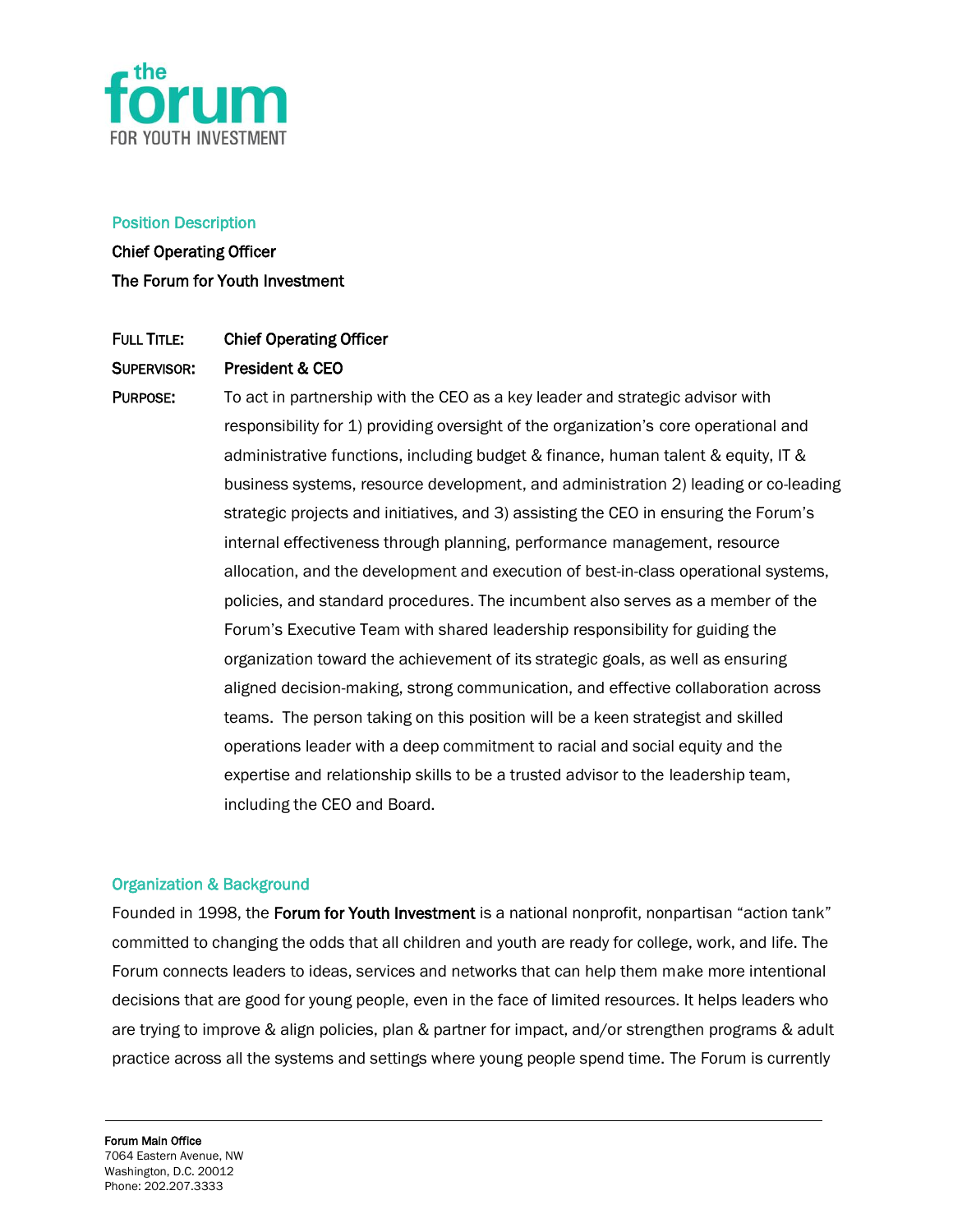working to more clearly define and live into our commitment to be an anti-racist organization and focus on dismantling structural racism in youth-serving systems.

The Forum is a thriving organization with a budget of \$11 million, a staff of 50, and headquarters in Washington, DC. The Forum overall is funded by a mix of foundations, corporations, and a fee-forservice contract base. For more information on the Forum, please visit [www.forumfyi.org.](http://www.forumfyi.org/)

# Position Responsibilities

First, advance organizational strategy by establishing implementation infrastructure, cascading strategic goals and metrics into a performance management system. Second, lead the development and implementation of initiatives that provide an effective, efficient, and continuously improving operational infrastructure with systems, policies, and procedures that enable executives, team members, and the organization to execute on the mission and achieve its strategic goals. Third, advise CEO on issues related to organizational excellence and positive organizational culture, including developing and implementing change management initiatives.

Specific responsibilities include but are not limited to the following:

# Budget and Finance

- Lead enterprise-wide budget development and management, including providing training and support to executives and other budget-holders.
- Oversee accounting functions, including cash receipts, cash disbursements, client invoicing, and monthly closing.
- Conduct financial analysis, forecasting, and reporting to inform governance and management decision-making.
- Ensure efficient and user-friendly systems for time tracking, expense reimbursement, purchase authorization, etc.
- Document, communicate, and enforce policies and standard operating procedures.

# Talent and Equity

- Develop and implement best-in-class talent management processes and systems for recruitment, hiring, onboarding, performance management, and professional development.
- Oversee organization's compensation and benefits philosophy and policies and manage outsourced HR vendor that handles payroll and benefits administration.
- Manage employee relations, organizational culture, and other elements that contribute to employee retention.
- Provide infrastructure to advance our internal diversity, equity, and inclusion (DEI) priorities.
- Document, communicate, and enforce policies and standard operating procedures.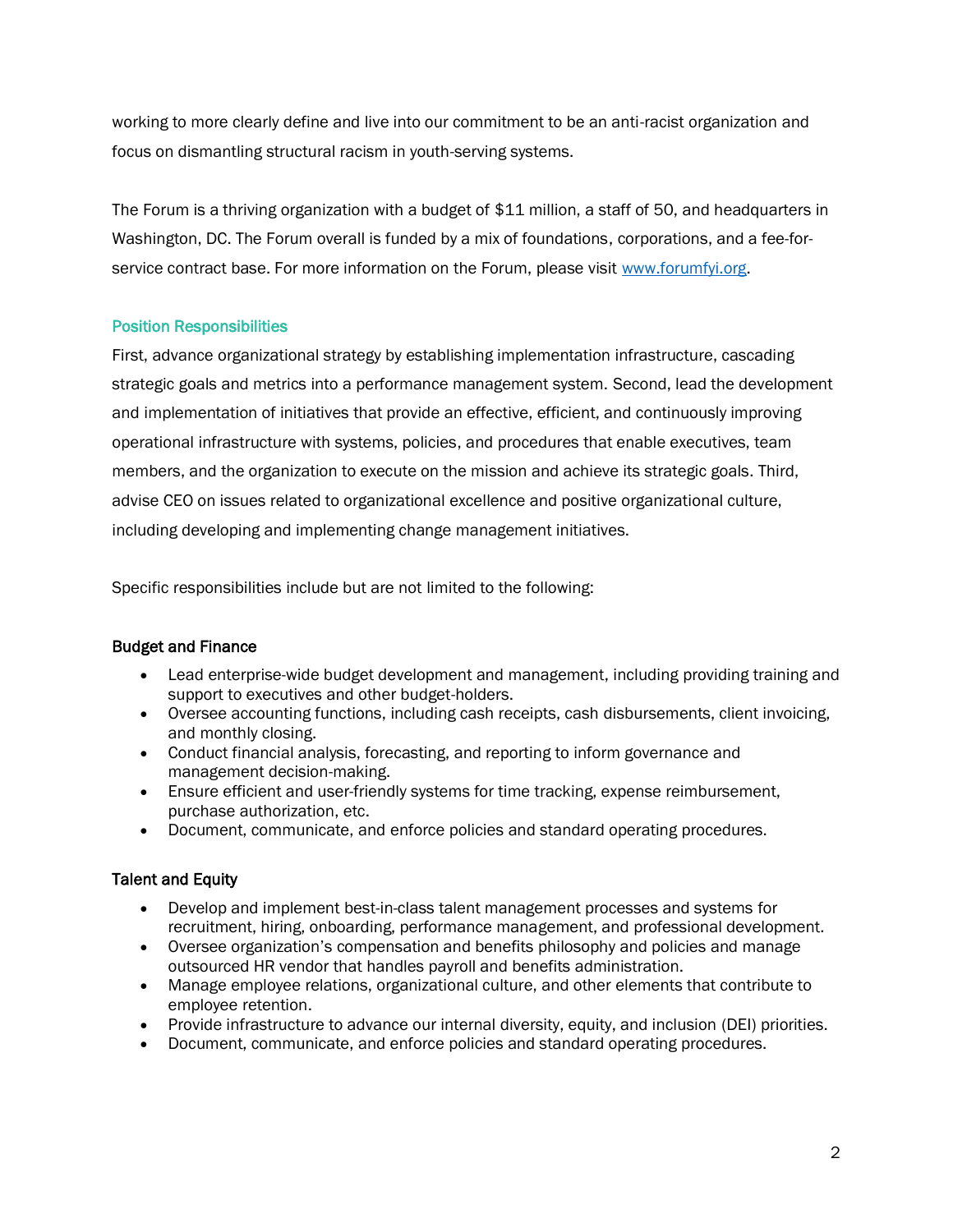### Resource Development

- Facilitate process for developing an enterprise-wide revenue generation strategy.
- Provide systems and supports for client and funder development and stewardship.
- Deliver full range of supports for grant life cycle, from project and proposal development to grants compliance to regular reporting.
- Conduct business analytics and revenue forecasting.
- Document, communicate, and enforce policies and standard operating procedures.

### **Administration**

- Manage contract with property management firm that services headquarters office in Washington, DC.
- Manage outsourced relationship with legal counsel for support across operations and administrative functions, including risk management-related issues.
- Develop, review, and/or manage contracts and agreements that span all business units.
- Oversee procurement of supplies and equipment and management of vendors and business partners.
- Document, communicate, and enforce policies and standard operating procedures.

### Information Technology (IT)

- With support from outside consultants, as needed, lead enterprise-wide technology and business system needs assessments & planning.
- Manage contract with managed service provider (MSP) charged with hardware and software provision and servicing.
- Source, configure, and deploy technology solutions.
- Provide change management supports to ensure best practices in use of IT & business systems.
- Document, communicate, and enforce policies and standard operating procedures.

### Department Leadership

• Manage the internal services & administration unit, including but not limited to, its budgets, forecasts, staffing, culture & climate, compensation, and performance management to ensure organizational targets are met.

### Performance/Character Requirements

We are looking for a leader with experience building exceptional staff teams that drive growth. In this role you will create a unit roadmap in partnership with the executive team and other unit leaders. Then it's time to get results through exceptional implementation of the plan with the help of the team you lead. Characteristics of successful candidates include:

• Manages Self – You ask for feedback on impact of your behavior on others. You identify and follows through on actions in response to constructive feedback. You honestly assess your own strengths and know what weaknesses need support.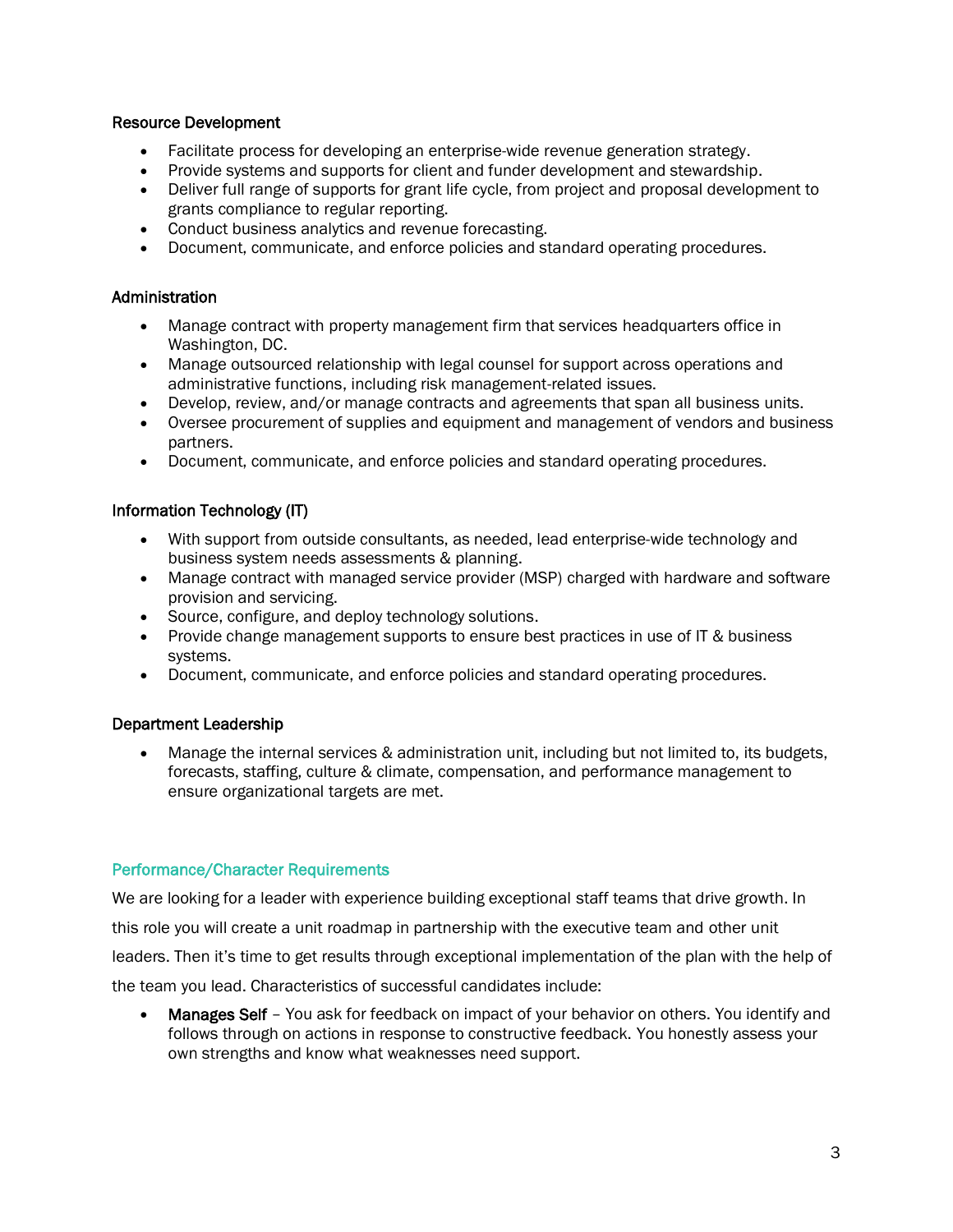- Leads Courageously You act courageously to make changes that will improve the organization. You consistently drive to successful outcomes and stay composed and positive in challenging situations.
- Communicates Effectively You communicate (both in writing and verbally) clearly, succinctly, and in a timely manner. You provide information people need to know to do their jobs, make accurate decisions, and to feel part of a team. You are able to engage an audience and achieve the desired effect in a variety of formal presentation settings.
- Builds High-Performing Teams/Develops Others You form and lead teams capable of getting results. You create a learning environment of creativity and engagement. You can effectively raise and resolve conflict with the team. You provide frequent and timely developmental feedback to others and construct compelling developmental plans. You take personal responsibility for mentoring high-potential employees.
- Makes Quality Decisions You clearly state where you stand on issues, even if it is unpopular. You seek input from appropriate parties before making decisions, and still make timely decisions.
- Demonstrates Strategic Agility You anticipate future consequences and trends accurately. You're able to align your goals to the overall organizational strategy. You can create breakthrough strategies and plans.
- Demonstrates Business Acumen You understand and create opportunities to cultivate and support exceptional partnerships. You are able to make the case for decisions and initiatives. You adapt strategies and tactics to create a success defined by metrics.
- Influences and Negotiates You influence others by building coalitions or alliances among diverse groups. You effectively adapt influence strategies depending upon the situation. You're skillful at removing barriers that get in the way of effective collaboration among groups.
- **Manages Vision and Purpose** You inspire commitment to a compelling vision and shared values. You create a climate in which people want to do their best. You're able to champion change and lead the organization through a transition.
- Thinks Strategically, Executes Skillfully You can see the forest through the trees and know how to craft strategic short and long-term programs that are aligned with organizational goals. At the same time, you can't wait to roll-up your sleeves and get the work done.
- Is Goal Oriented We want someone who is a doer, with doggedness, a determination and commitment to reach a goal, and a strong bias toward action. You always find a way to make it happen.
- Demonstrates Creativity While there are tried-and-true tactics in your toolbox, you explore new ways of thinking and continually strive to create best-in-class programs that move your organization and field forward.
- Handles Ambiguity You can effectively cope with change and lead others through it.
- Communicates Assertively As a senior-level communicator, you express opinions directly, confidently, and accurately. You can also be very persuasive and influence the way others think, feel, or behave.
- Collaborates & Values Relationships You can quickly gain the respect and trust of your direct reports, peers, and leadership team. You understand the importance of listening, asking probing questions, and allowing others to be heard.
- Takes Risk The entrepreneurial spirit shines through in your willingness to experiment with new approaches and act even though the outcome is uncertain.
- Models Diplomacy You have worked in diverse settings and understand the cultural sensitivities of doing business with partners and clients around the country. You are tactful in dealing with diverse people or situations.
- Exhibits Professional Acumen You demonstrate confidence, experience, and poise under pressure.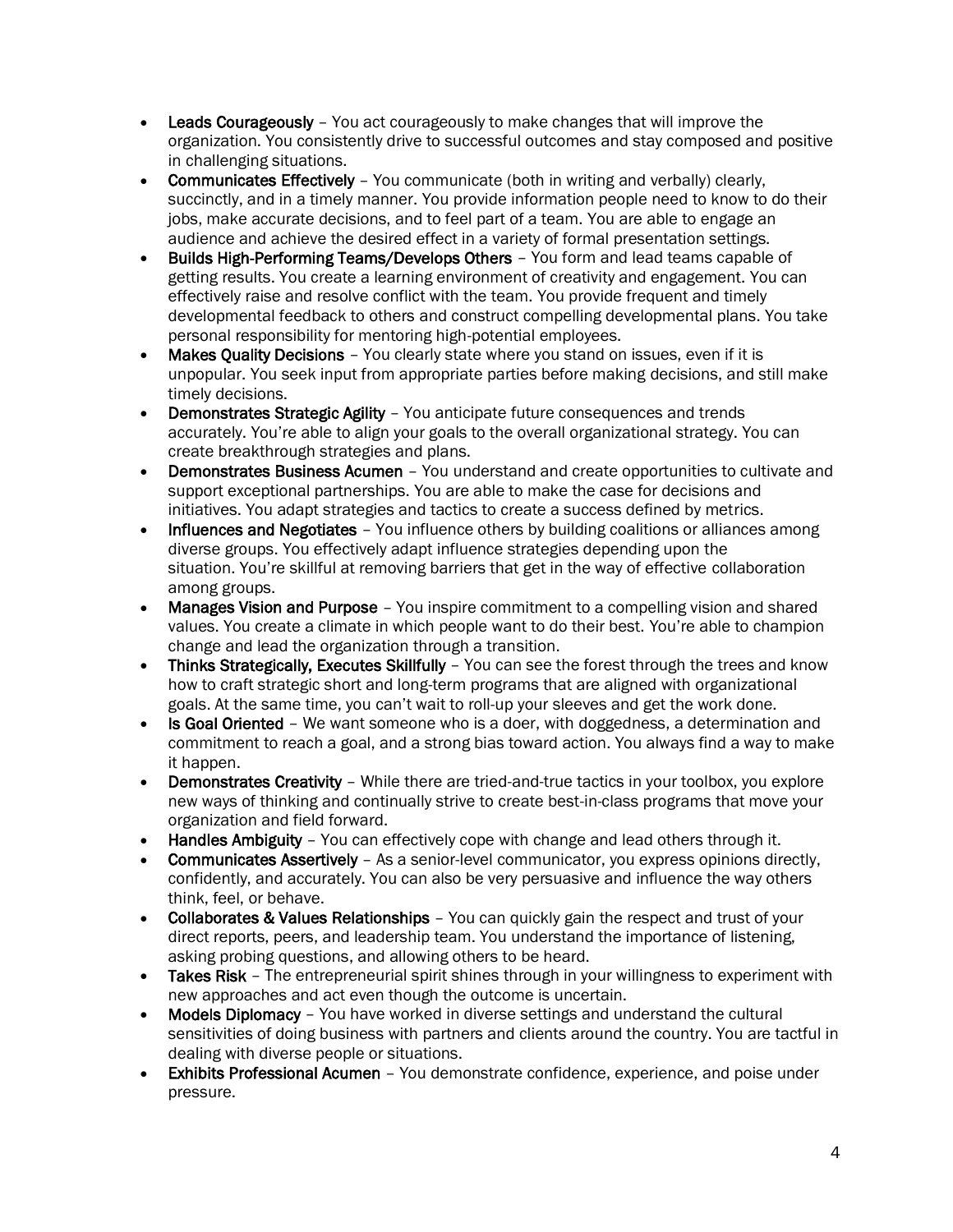# **Qualifications**

- Bachelor's degree in related field, such as business, public administration, management, or finance; advanced degree is a plus.
- 15+ years' experience overseeing operational, financial, strategic planning, and Board (or equivalent) relationships as well as supervision of seasoned management staff.
- 10+ years progressive leadership experience; at least five of which were in executive management roles, preferably in mission-driven non-profits or similar organizations with staff in multiple states.
- Demonstrated experience leading, participating in, and executing against strategic and operational planning with the ability to ensure clarity around performance expectations, both at the organizational and individual levels; alignment with the organization's vision; and integration of relevant customer and stakeholder information.
- Advanced business acumen, as well as demonstrated in-depth knowledge of and experience in the development and execution of operational and management processes (e.g., financial management, budgeting, planning, project management, etc.) and policies as well as related process improvement, business development, and change management strategies.
- Excellent organizational, project management, facilitation, negotiation, and analytical skills, as well as a demonstrated propensity to be creative, proactive, and self-motivated in the execution and completion of required accountabilities.
- A high level of confidence, integrity, cultural sensitivity, and exceptional interpersonal skills, as well as a professional executive presence, for effectively engaging and interacting with and influencing others, including key stakeholders and decision-makers internal and external to the Forum.
- Proven experience providing strategic counsel and guidance to executive leadership team members.
- Solid judgment / temperament in dealing with confidential and sensitive information and issues.
- Willingness to travel, as needed.

# Working Environment

Flexibility is required to adapt to the dynamic work environment of a non-profit "action tank" that has national clients and exposure. The climate is informal but mission-driven. Excellence is valued in every position. The Chief Operating Officer will be based in the Forum's Washington, DC office.

# Position & Compensation

The salary range, duties and responsibilities of this position meet the requirements of Section 13 (a) (1) of the Fair Labor Standards Act and therefore qualifies as an "exempt" position. The starting salary for this executive-level leadership position is targeted between \$150K and \$170K, dependent upon experience and qualifications, with a comprehensive benefits package. Please send resume and cover letter with salary requirements to: [jobs@forumfyi.org.](mailto:jobs@forumfyi.org) Applications will be reviewed on a rolling basis. If your application is selected for an interview, you will be contacted directly. No telephone calls or inquiry emails, please.